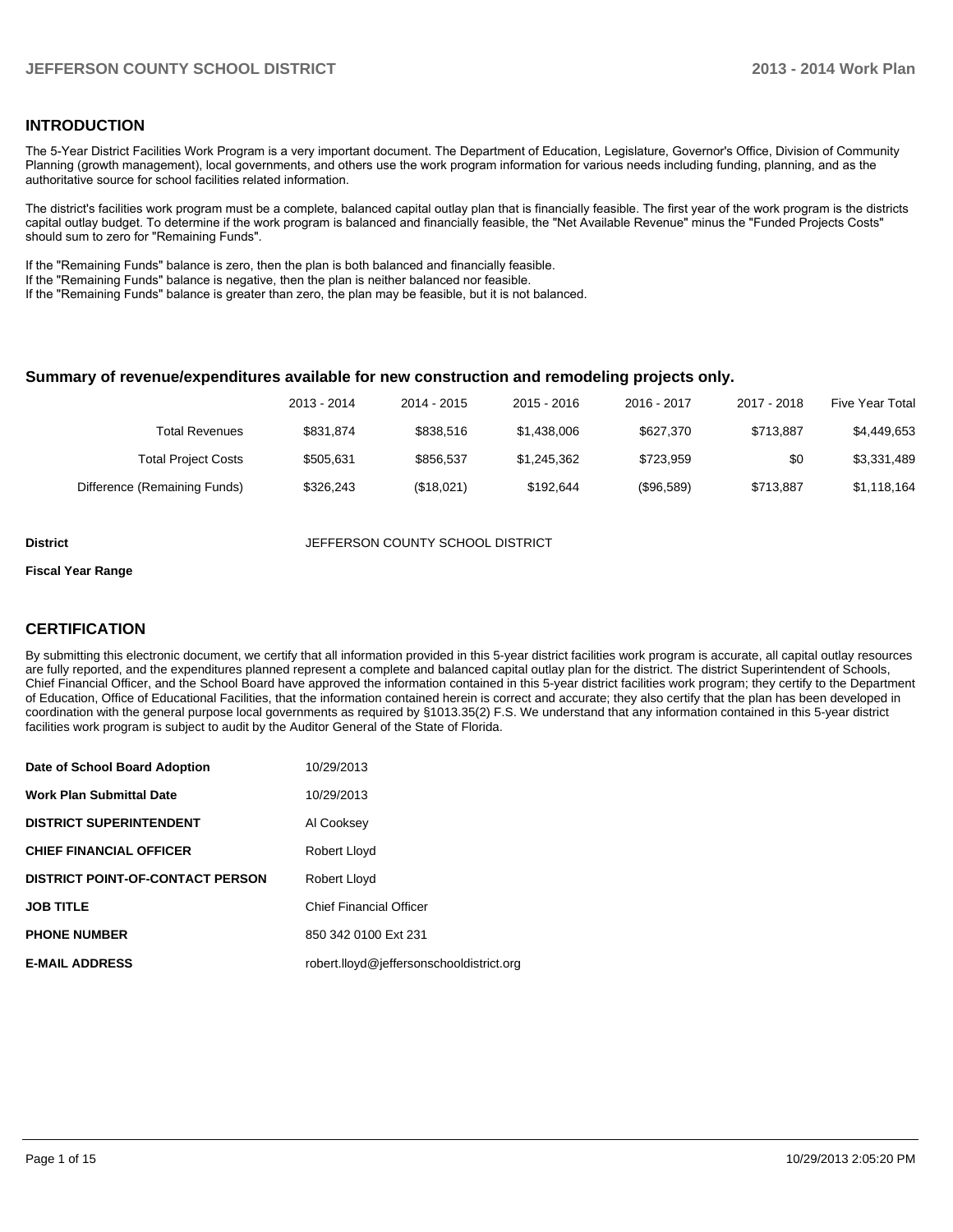# **Expenditures**

### **Expenditure for Maintenance, Repair and Renovation from 1.50-Mills and PECO**

Annually, prior to the adoption of the district school budget, each school board must prepare a tentative district facilities work program that includes a schedule of major repair and renovation projects necessary to maintain the educational and ancillary facilities of the district.

| Item                                                                                                                                                                                                    | 2013 - 2014<br><b>Actual Budget</b> | 2014 - 2015<br>Projected | $2015 - 2016$<br>Projected | 2016 - 2017<br>Projected | 2017 - 2018<br>Projected | Total     |  |  |  |  |  |
|---------------------------------------------------------------------------------------------------------------------------------------------------------------------------------------------------------|-------------------------------------|--------------------------|----------------------------|--------------------------|--------------------------|-----------|--|--|--|--|--|
| <b>HVAC</b>                                                                                                                                                                                             | \$50,000                            | \$20,000                 | \$10,000                   | \$10,000                 | \$10,000                 | \$100,000 |  |  |  |  |  |
| CENTRAL FOOD SERVICES, JEFFERSON COUNTY MIDDLE/SR HIGH, JEFFERSON ELEMENTARY, JEFFERSON SUPERINTENDENT'S<br>Locations:<br>OFFICE, TRANSPORTATION DEPARTMENT                                             |                                     |                          |                            |                          |                          |           |  |  |  |  |  |
| Flooring                                                                                                                                                                                                | \$10,000                            | \$0                      | \$0                        | \$0                      | \$0                      | \$10,000  |  |  |  |  |  |
| Locations:                                                                                                                                                                                              | JEFFERSON COUNTY MIDDLE/SR HIGH     |                          |                            |                          |                          |           |  |  |  |  |  |
| Roofing                                                                                                                                                                                                 | \$40.000                            | \$5,000                  | \$5,000                    | \$5,000                  | \$5,000                  | \$60,000  |  |  |  |  |  |
| CENTRAL FOOD SERVICES, HOWARD MIDDLE, JEFFERSON COUNTY MIDDLE/SR HIGH, JEFFERSON ELEMENTARY, JEFFERSON<br>Locations:<br>SENIOR HIGH (OLD), JEFFERSON SUPERINTENDENT'S OFFICE, TRANSPORTATION DEPARTMENT |                                     |                          |                            |                          |                          |           |  |  |  |  |  |
| Safety to Life                                                                                                                                                                                          | \$50,000                            | \$50,000                 | \$0                        | \$0                      | \$0                      | \$100,000 |  |  |  |  |  |
| CENTRAL FOOD SERVICES, HOWARD MIDDLE, JEFFERSON COUNTY MIDDLE/SR HIGH, JEFFERSON ELEMENTARY, JEFFERSON<br>Locations:<br>SENIOR HIGH (OLD), JEFFERSON SUPERINTENDENT'S OFFICE, TRANSPORTATION DEPARTMENT |                                     |                          |                            |                          |                          |           |  |  |  |  |  |
| Fencing                                                                                                                                                                                                 | \$0                                 | \$0                      | \$0                        | \$0                      | \$0                      | \$0       |  |  |  |  |  |
| Locations: No Locations for this expenditure.                                                                                                                                                           |                                     |                          |                            |                          |                          |           |  |  |  |  |  |
| Parking                                                                                                                                                                                                 | \$50,000                            | \$0                      | \$0                        | \$0                      | \$0                      | \$50,000  |  |  |  |  |  |
| <b>TRANSPORTATION DEPARTMENT</b><br>Locations:                                                                                                                                                          |                                     |                          |                            |                          |                          |           |  |  |  |  |  |
| Electrical                                                                                                                                                                                              | \$15,000                            | \$15,000                 | \$15,000                   | \$15,000                 | \$15,000                 | \$75,000  |  |  |  |  |  |
| CENTRAL FOOD SERVICES, HOWARD MIDDLE, JEFFERSON COUNTY MIDDLE/SR HIGH, JEFFERSON ELEMENTARY, JEFFERSON<br>Locations:<br>SENIOR HIGH (OLD), JEFFERSON SUPERINTENDENT'S OFFICE, TRANSPORTATION DEPARTMENT |                                     |                          |                            |                          |                          |           |  |  |  |  |  |
| Fire Alarm                                                                                                                                                                                              | \$20,000                            | \$20,000                 | \$20,000                   | \$20,000                 | \$20,000                 | \$100,000 |  |  |  |  |  |
| CENTRAL FOOD SERVICES, HOWARD MIDDLE, JEFFERSON COUNTY MIDDLE/SR HIGH, JEFFERSON ELEMENTARY, JEFFERSON<br>Locations:<br>SENIOR HIGH (OLD), JEFFERSON SUPERINTENDENT'S OFFICE, TRANSPORTATION DEPARTMENT |                                     |                          |                            |                          |                          |           |  |  |  |  |  |
| Telephone/Intercom System                                                                                                                                                                               | \$25,000                            | \$10,000                 | \$0                        | \$0                      | \$0                      | \$35,000  |  |  |  |  |  |
| Locations: CENTRAL FOOD SERVICES, JEFFERSON COUNTY MIDDLE/SR HIGH, JEFFERSON ELEMENTARY, JEFFERSON SUPERINTENDENT'S<br>OFFICE, TRANSPORTATION DEPARTMENT                                                |                                     |                          |                            |                          |                          |           |  |  |  |  |  |
| <b>Closed Circuit Television</b>                                                                                                                                                                        | \$0                                 | \$0                      | \$0                        | \$0                      | \$0                      | \$0       |  |  |  |  |  |
| Locations: No Locations for this expenditure.                                                                                                                                                           |                                     |                          |                            |                          |                          |           |  |  |  |  |  |
| Paint                                                                                                                                                                                                   | \$10,000                            | \$10,000                 | \$10.000                   | \$10,000                 | \$10,000                 | \$50,000  |  |  |  |  |  |
| CENTRAL FOOD SERVICES, JEFFERSON COUNTY MIDDLE/SR HIGH, JEFFERSON ELEMENTARY, JEFFERSON SENIOR HIGH (OLD),<br>Locations:<br>JEFFERSON SUPERINTENDENT'S OFFICE, TRANSPORTATION DEPARTMENT                |                                     |                          |                            |                          |                          |           |  |  |  |  |  |
| Maintenance/Repair                                                                                                                                                                                      | \$50,000                            | \$50,000                 | \$50,000                   | \$50,000                 | \$50,000                 | \$250,000 |  |  |  |  |  |
| CENTRAL FOOD SERVICES, JEFFERSON COUNTY MIDDLE/SR HIGH, JEFFERSON ELEMENTARY<br>Locations:                                                                                                              |                                     |                          |                            |                          |                          |           |  |  |  |  |  |
| Sub Total:                                                                                                                                                                                              | \$320,000                           | \$180,000                | \$110,000                  | \$110,000                | \$110,000                | \$830,000 |  |  |  |  |  |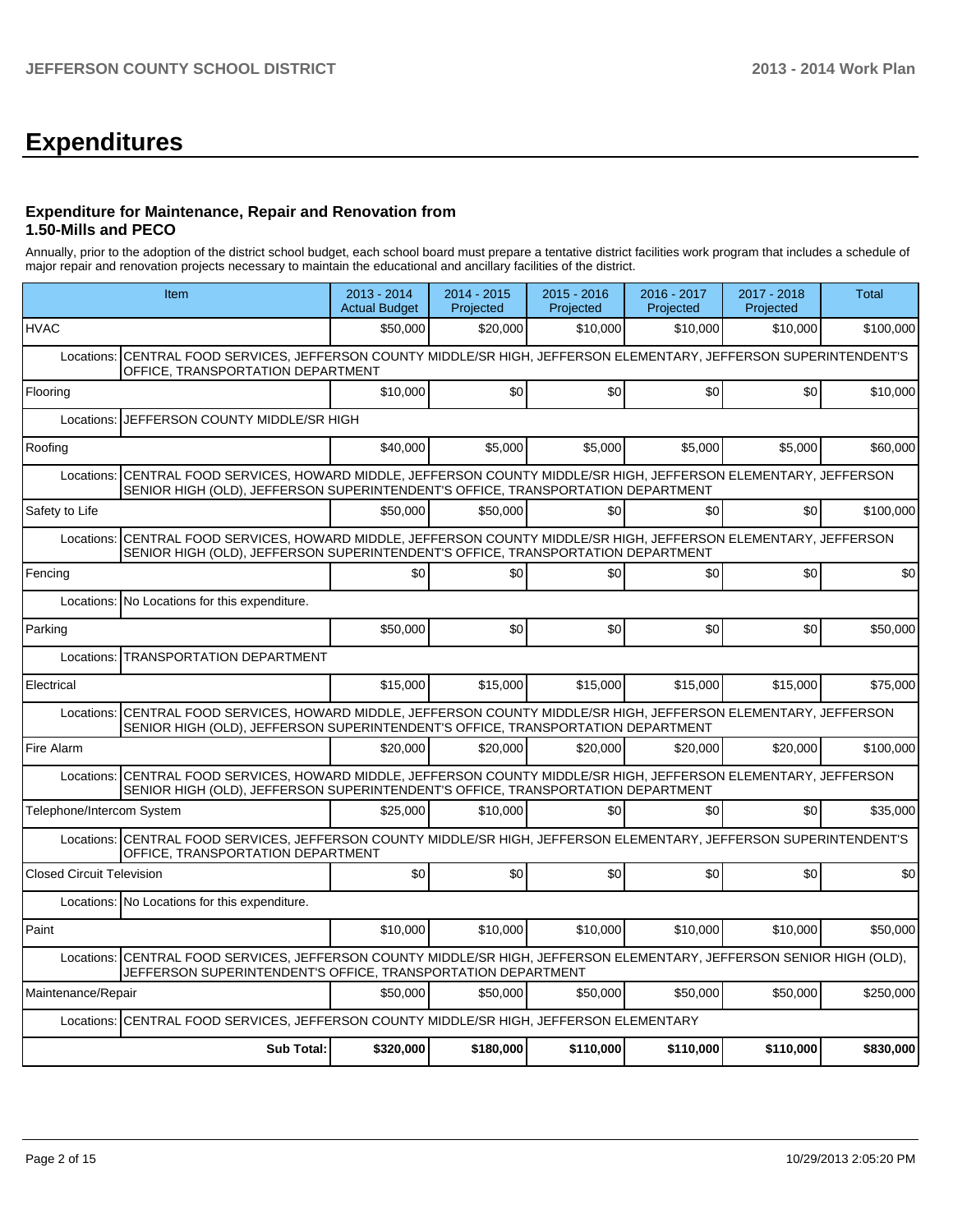| <b>PECO Maintenance Expenditures</b> | \$0       | \$0       | \$3,220   | \$10.092  | \$24,192  | \$37,504    |
|--------------------------------------|-----------|-----------|-----------|-----------|-----------|-------------|
| I.50 Mill Sub Total: I               | \$435,000 | \$295,000 | \$221,780 | \$214,908 | \$200,808 | \$1,367,496 |

|                                                                                                                                                                 | Other Items | $2013 - 2014$<br><b>Actual Budget</b> | $2014 - 2015$<br>Projected | $2015 - 2016$<br>Projected | 2016 - 2017<br>Projected | $2017 - 2018$<br>Projected | <b>Total</b> |  |  |
|-----------------------------------------------------------------------------------------------------------------------------------------------------------------|-------------|---------------------------------------|----------------------------|----------------------------|--------------------------|----------------------------|--------------|--|--|
| Security Systems                                                                                                                                                |             | \$45,000                              | \$45,000                   | \$45,000                   | \$45,000                 | \$45,000                   | \$225,000    |  |  |
| Locations CENTRAL FOOD SERVICES, JEFFERSON COUNTY MIDDLE/SR HIGH, JEFFERSON ELEMENTARY, JEFFERSON<br><b>ISUPERINTENDENT'S OFFICE, TRANSPORTATION DEPARTMENT</b> |             |                                       |                            |                            |                          |                            |              |  |  |
| Fixture/Fittings Computers                                                                                                                                      |             | \$70,000                              | \$70,000                   | \$70,000                   | \$70,000                 | \$70,000                   | \$350,000    |  |  |
| Locations CENTRAL FOOD SERVICES, JEFFERSON COUNTY MIDDLE/SR HIGH, JEFFERSON ELEMENTARY, JEFFERSON<br>SUPERINTENDENT'S OFFICE, TRANSPORTATION DEPARTMENT         |             |                                       |                            |                            |                          |                            |              |  |  |
|                                                                                                                                                                 | Total:      | \$435,000                             | \$295,000                  | \$225,000                  | \$225,000                | \$225,000                  | \$1,405,000  |  |  |

### **Local 1.50 Mill Expenditure For Maintenance, Repair and Renovation**

Anticipated expenditures expected from local funding sources over the years covered by the current work plan.

| Item                                                         | 2013 - 2014<br><b>Actual Budget</b> | $2014 - 2015$<br>Projected | $2015 - 2016$<br>Projected | 2016 - 2017<br>Projected | 2017 - 2018<br>Projected | <b>Total</b> |
|--------------------------------------------------------------|-------------------------------------|----------------------------|----------------------------|--------------------------|--------------------------|--------------|
| Remaining Maint and Repair from 1.5 Mills                    | \$435,000                           | \$295,000                  | \$221,780                  | \$214,908                | \$200,808                | \$1,367,496  |
| Maintenance/Repair Salaries                                  | \$0                                 | \$0                        | \$0                        | \$0                      | \$0                      | \$0          |
| <b>School Bus Purchases</b>                                  | \$111,638                           | \$111,638                  | \$111,638                  | \$0                      | \$0                      | \$334,914    |
| <b>Other Vehicle Purchases</b>                               | \$50,000                            | \$50,000                   | \$50,000                   | \$0                      | \$0                      | \$150,000    |
| Capital Outlay Equipment                                     | \$0                                 | \$0                        | \$0                        | \$0                      | \$0                      | \$0          |
| Rent/Lease Payments                                          | \$0                                 | \$0                        | \$0                        | \$0                      | \$0                      | \$0          |
| <b>COP Debt Service</b>                                      | \$0                                 | \$0                        | \$0                        | \$0                      | \$0                      | \$0          |
| Rent/Lease Relocatables                                      | \$0                                 | \$0                        | \$0                        | \$0                      | \$0                      | \$0          |
| <b>Environmental Problems</b>                                | \$0                                 | \$0                        | \$0                        | \$0                      | \$0                      | \$0          |
| s.1011.14 Debt Service                                       | \$0                                 | \$0                        | \$0                        | \$0                      | \$0                      | \$0          |
| <b>Special Facilities Construction Account</b>               | \$0                                 | \$0                        | \$0                        | \$0                      | \$0                      | \$0          |
| Premiums for Property Casualty Insurance - 1011.71<br>(4a,b) | \$107,000                           | \$107,000                  | \$107,000                  | \$107,000                | \$107,000                | \$535,000    |
| Qualified School Construction Bonds (QSCB)                   | \$0                                 | \$0                        | \$0                        | \$0                      | \$0                      | \$0          |
| Qualified Zone Academy Bonds (QZAB)                          | \$0                                 | \$0                        | \$0                        | \$0                      | \$0                      | \$0          |
| Auditorium Remodeling                                        | \$110,000                           | \$100,000                  | \$0                        | \$0                      | \$0                      | \$210,000    |
| <b>Practice Fields</b>                                       | \$60,000                            | \$60,000                   | \$0                        | \$0                      | \$0                      | \$120,000    |
| Payment for Copy Machines                                    | \$72,000                            | \$72,000                   | \$72,000                   | \$72,000                 | \$72,000                 | \$360,000    |
| <b>Enterprise Software</b>                                   | \$29,000                            | \$29,000                   | \$29,000                   | \$29,000                 | \$29,000                 | \$145,000    |
| <b>Stage Orientation High School</b>                         | \$70,000                            | \$0                        | \$0                        | \$0                      | \$0                      | \$70,000     |
| <b>Local Expenditure Totals:</b>                             | \$1,044,638                         | \$824,638                  | \$591,418                  | \$422,908                | \$408,808                | \$3,292,410  |

### **Revenue**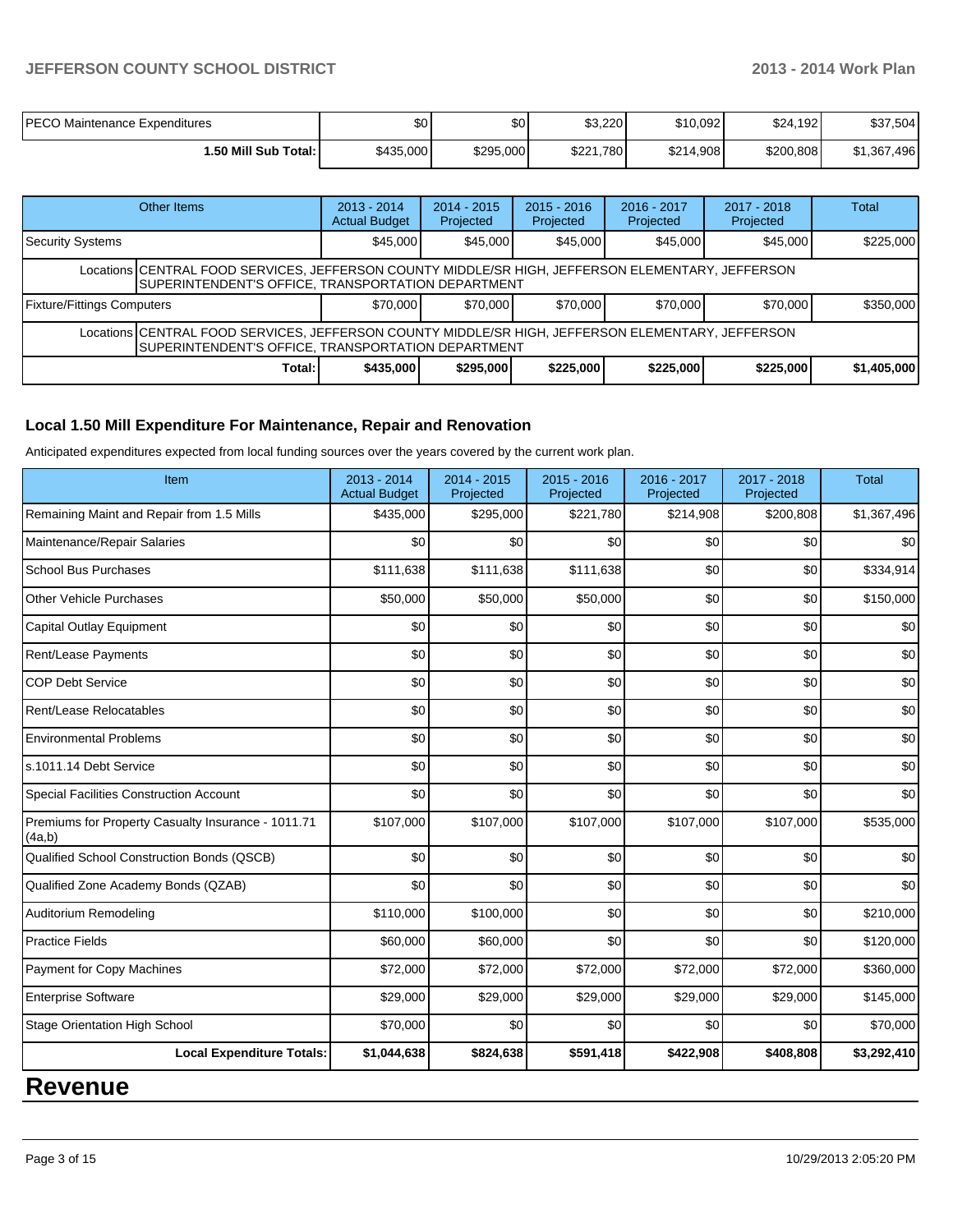### **1.50 Mill Revenue Source**

Schedule of Estimated Capital Outlay Revenue from each currently approved source which is estimated to be available for expenditures on the projects included in the tentative district facilities work program. All amounts are NET after considering carryover balances, interest earned, new COP's, 1011.14 and 1011.15 loans, etc. Districts cannot use 1.5-Mill funds for salaries except for those explicitly associated with maintenance/repair projects. (1011.71 (5), F.S.)

| Item                                                                                | Fund | 2013 - 2014<br><b>Actual Value</b> | $2014 - 2015$<br>Projected | $2015 - 2016$<br>Projected | $2016 - 2017$<br>Projected | $2017 - 2018$<br>Projected | Total           |
|-------------------------------------------------------------------------------------|------|------------------------------------|----------------------------|----------------------------|----------------------------|----------------------------|-----------------|
| $(1)$ Non-exempt property<br>lassessed valuation                                    |      | \$615,427,382                      | \$638,822,545              | \$671,935,228              | \$712,740,686              | \$763,030,836              | \$3,401,956,677 |
| $(2)$ The Millege projected for<br>discretionary capital outlay per<br>ls.1011.71   |      | 1.50                               | 1.50                       | 1.50                       | 1.50                       | 1.50                       |                 |
| $(3)$ Full value of the 1.50-Mill<br>discretionary capital outlay per<br>ls.1011.71 |      | \$1,033,918                        | \$1,073,222                | \$1,128,851                | \$1,197,404                | \$1,281,892                | \$5,715,287     |
| (4) Value of the portion of the 1.50<br>-Mill ACTUALLY levied                       | 370  | \$886,215                          | \$919,904                  | \$967.587                  | \$1,026,347                | \$1,098,764                | \$4,898,817     |
| $(5)$ Difference of lines $(3)$ and $(4)$                                           |      | \$147,703                          | \$153,318                  | \$161,264                  | \$171.057                  | \$183,128                  | \$816,470       |

### **PECO Revenue Source**

The figure in the row designated "PECO Maintenance" will be subtracted from funds available for new construction because PECO maintenance dollars cannot be used for new construction.

| Item                                  | Fund | $2013 - 2014$<br><b>Actual Budget</b> | $2014 - 2015$<br>Projected | $2015 - 2016$<br>Projected | 2016 - 2017<br>Projected | 2017 - 2018<br>Projected | Total    |
|---------------------------------------|------|---------------------------------------|----------------------------|----------------------------|--------------------------|--------------------------|----------|
| <b>IPECO New Construction</b>         | 340  | \$0                                   | \$0                        | \$0                        | \$0                      | \$0                      | \$0      |
| <b>IPECO Maintenance Expenditures</b> |      | \$0                                   | \$0 <sub>1</sub>           | \$3,220                    | \$10,092                 | \$24.192                 | \$37,504 |
|                                       |      | \$0 I                                 | \$0                        | \$3,220                    | \$10,092                 | \$24,192                 | \$37,504 |

### **CO & DS Revenue Source**

Revenue from Capital Outlay and Debt Service funds.

| Item                                               | Fund | $2013 - 2014$<br><b>Actual Budget</b> | $2014 - 2015$<br>Projected | $2015 - 2016$<br>Projected | 2016 - 2017<br>Projected | $2017 - 2018$<br>Projected | Total     |
|----------------------------------------------------|------|---------------------------------------|----------------------------|----------------------------|--------------------------|----------------------------|-----------|
| ICO & DS Cash Flow-through<br><b>I</b> Distributed | 360  | \$23,218                              | \$23,218                   | \$23,218                   | \$23,218                 | \$23,218                   | \$116,090 |
| ICO & DS Interest on<br>Undistributed CO           | 360  | \$713                                 | \$713                      | \$713                      | \$713                    | \$713                      | \$3,565   |
|                                                    |      | \$23,931                              | \$23,931                   | \$23,931                   | \$23,931                 | \$23,931                   | \$119,655 |

### **Fair Share Revenue Source**

All legally binding commitments for proportionate fair-share mitigation for impacts on public school facilities must be included in the 5-year district work program.

Nothing reported for this section.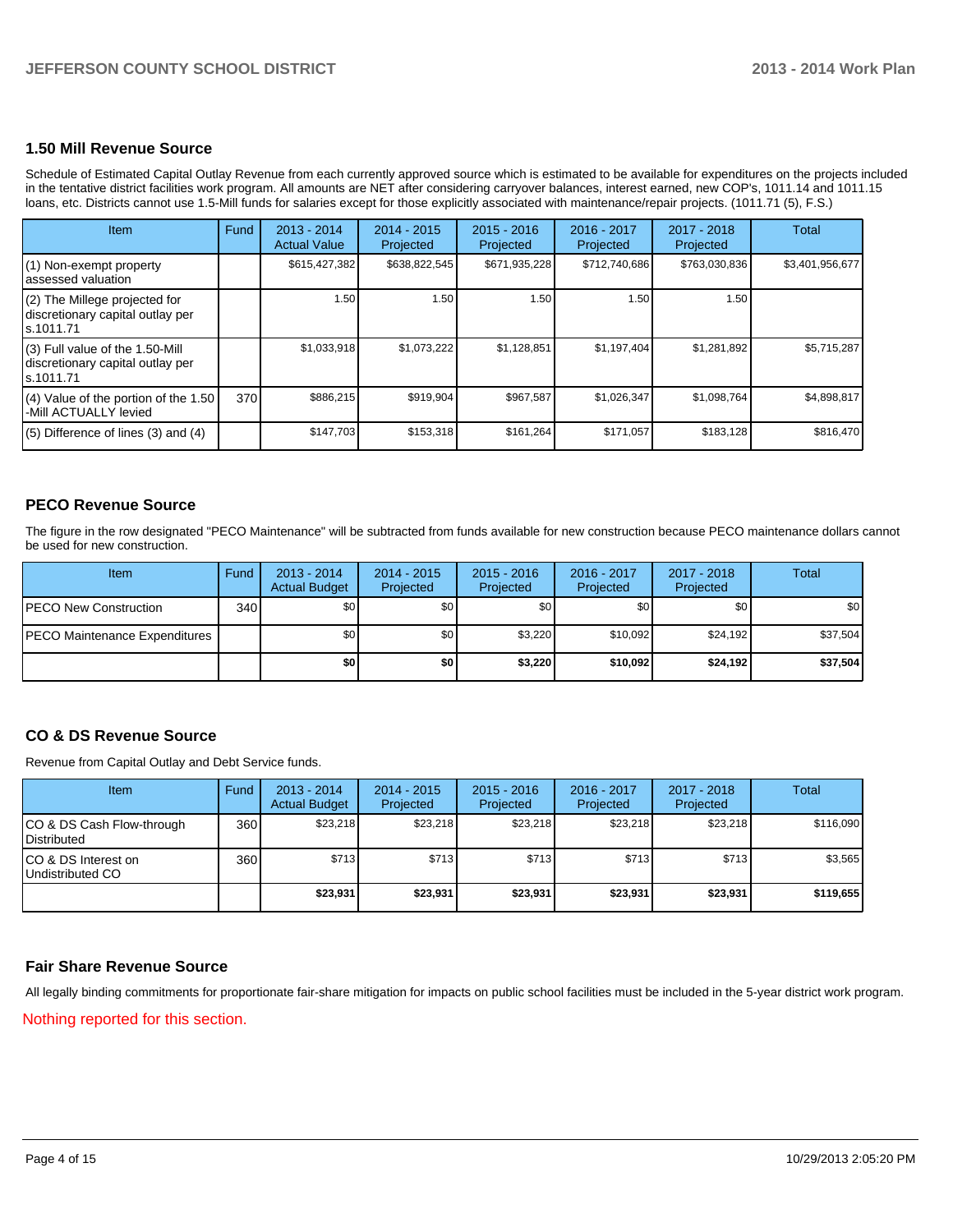### **Sales Surtax Referendum**

Specific information about any referendum for a 1-cent or ½-cent surtax referendum during the previous year.

**Did the school district hold a surtax referendum during the past fiscal year 2012 - 2013?**

No

### **Additional Revenue Source**

Any additional revenue sources

| Item                                                                                                                      | 2013 - 2014<br><b>Actual Value</b> | 2014 - 2015<br>Projected | $2015 - 2016$<br>Projected | 2016 - 2017<br>Projected | 2017 - 2018<br>Projected | <b>Total</b> |
|---------------------------------------------------------------------------------------------------------------------------|------------------------------------|--------------------------|----------------------------|--------------------------|--------------------------|--------------|
| Proceeds from a s.1011.14/15 F.S. Loans                                                                                   | \$0                                | \$0                      | \$0                        | \$0                      | \$0                      | \$0          |
| District Bonds - Voted local bond<br>referendum proceeds per s.9, Art VII<br><b>State Constitution</b>                    | \$0                                | \$0                      | \$0                        | \$0                      | \$0                      | \$0          |
| Proceeds from Special Act Bonds                                                                                           | \$0                                | \$0                      | \$0                        | \$0                      | \$0                      | \$0          |
| Estimated Revenue from CO & DS Bond<br>Sale                                                                               | \$0                                | \$0                      | \$0                        | \$0                      | \$0                      | \$0          |
| Proceeds from Voted Capital<br>Improvements millage                                                                       | \$0                                | \$0                      | \$0                        | \$0                      | \$0                      | \$0          |
| Other Revenue for Other Capital Projects                                                                                  | \$0                                | \$0                      | \$0                        | \$0                      | \$0                      | \$0          |
| Proceeds from 1/2 cent sales surtax<br>authorized by school board                                                         | \$0                                | \$0                      | \$0                        | \$0                      | \$0                      | \$0          |
| Proceeds from local governmental<br>infrastructure sales surtax                                                           | \$0                                | \$0                      | \$0                        | \$0                      | \$0                      | \$0          |
| Proceeds from Certificates of<br>Participation (COP's) Sale                                                               | \$0                                | \$0                      | \$0                        | \$0                      | \$0                      | \$0          |
| Classrooms First Bond proceeds amount<br>authorized in FY 1997-98                                                         | \$70,741                           | \$70,741                 | \$70,741                   | \$0                      | \$0                      | \$212,223    |
| Classrooms for Kids                                                                                                       | \$0                                | \$0                      | \$0                        | \$0                      | \$0                      | \$0          |
| <b>District Equity Recognition</b>                                                                                        | \$0                                | \$0                      | \$0                        | \$0                      | \$0                      | \$0          |
| <b>Federal Grants</b>                                                                                                     | \$0                                | \$0                      | \$0                        | \$0                      | \$0                      | \$0          |
| Proportionate share mitigation (actual<br>cash revenue only, not in kind donations)                                       | \$0                                | \$0                      | \$0                        | \$0                      | \$0                      | \$0          |
| Impact fees received                                                                                                      | \$0                                | \$0                      | \$0                        | \$0                      | \$0                      | \$0          |
| Private donations                                                                                                         | \$0                                | \$0                      | \$0                        | \$0                      | \$0                      | \$0          |
| Grants from local governments or not-for-<br>profit organizations                                                         | \$0                                | \$0                      | \$0                        | \$0                      | \$0                      | \$0          |
| Interest, Including Profit On Investment                                                                                  | \$0                                | \$0                      | \$0                        | \$0                      | \$0                      | \$0          |
| Revenue from Bonds pledging proceeds<br>from 1 cent or 1/2 cent Sales Surtax                                              | \$0                                | \$0                      | \$0                        | \$0                      | \$0                      | \$0          |
| <b>Total Fund Balance Carried Forward</b>                                                                                 | \$895,625                          | \$648,578                | \$967,165                  | \$0                      | \$0                      | \$2,511,368  |
| General Capital Outlay Obligated Fund<br><b>Balance Carried Forward From Total</b><br><b>Fund Balance Carried Forward</b> | \$0                                | \$0                      | \$0                        | \$0                      | \$0                      | \$0          |
| <b>Special Facilities Construction Account</b>                                                                            | \$0                                | \$0                      | \$0                        | \$0                      | \$0                      | \$0          |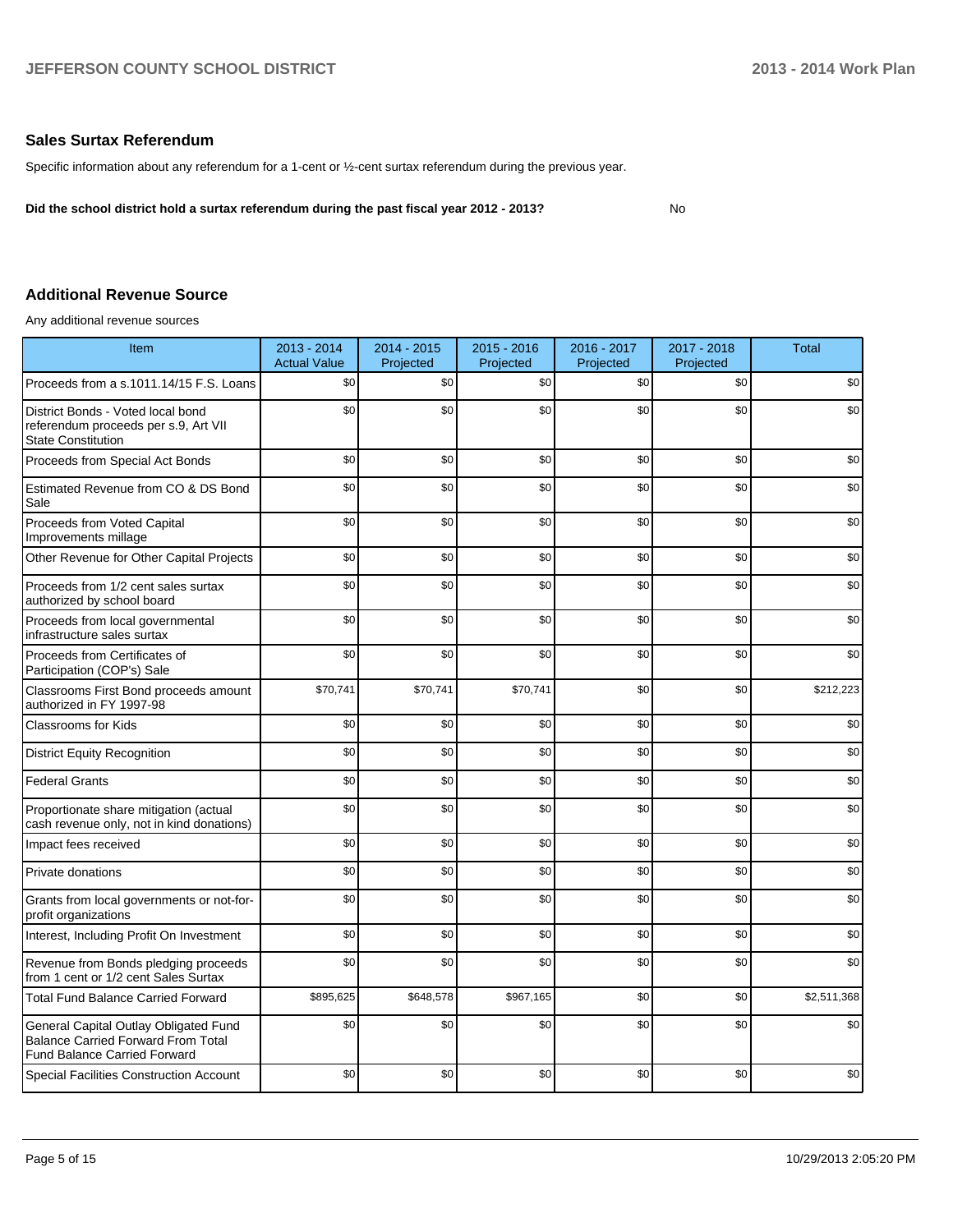| One Cent - 1/2 Cent Sales Surtax Debt<br><b>I</b> Service From Total Fund Balance Carried I<br><b>IForward</b> | \$0       | SO I      | \$0         | SO I | \$0 | <b>SO</b> I      |
|----------------------------------------------------------------------------------------------------------------|-----------|-----------|-------------|------|-----|------------------|
| Capital Outlay Projects Funds Balance<br>Carried Forward From Total Fund<br><b>Balance Carried Forward</b>     |           | \$٥١      | \$0         | SO I | \$0 | \$0 <sub>1</sub> |
| Subtotal                                                                                                       | \$966.366 | \$719.319 | \$1.037.906 | ا 30 | \$0 | \$2,723,591      |

### **Total Revenue Summary**

| <b>Item Name</b>                                            | $2013 - 2014$<br><b>Budget</b> | $2014 - 2015$<br>Projected | $2015 - 2016$<br>Projected | $2016 - 2017$<br>Projected | $2017 - 2018$<br>Projected | <b>Five Year Total</b> |
|-------------------------------------------------------------|--------------------------------|----------------------------|----------------------------|----------------------------|----------------------------|------------------------|
| Local 1.5 Mill Discretionary Capital Outlay<br>l Revenue    | \$886.215                      | \$919.904                  | \$967.587                  | \$1.026.347                | \$1,098,764                | \$4,898,817            |
| IPECO and 1.5 Mill Maint and Other 1.5<br>Mill Expenditures | (\$1,044,638)                  | (\$824,638)                | (S591.418)                 | (\$422,908)                | (\$408,808)                | (\$3,292,410)          |
| IPECO Maintenance Revenue                                   | \$0                            | \$0 <sub>l</sub>           | \$3,220                    | \$10.092                   | \$24.192                   | \$37,504               |
| <b>Available 1.50 Mill for New</b><br><b>Construction</b>   | $($ \$158,423)                 | \$95,266                   | \$376.169                  | \$603,439                  | \$689,956                  | \$1,606,407            |

| <b>Item Name</b>                      | 2013 - 2014<br><b>Budget</b> | $2014 - 2015$<br>Projected | $2015 - 2016$<br>Projected | 2016 - 2017<br>Projected | 2017 - 2018<br>Projected | <b>Five Year Total</b> |
|---------------------------------------|------------------------------|----------------------------|----------------------------|--------------------------|--------------------------|------------------------|
| ICO & DS Revenue                      | \$23,931                     | \$23,931                   | \$23,931                   | \$23,931                 | \$23,931                 | \$119,655              |
| <b>IPECO New Construction Revenue</b> | \$0                          | \$0 <sub>1</sub>           | \$0                        | \$0 <sub>1</sub>         | \$0                      | \$0                    |
| Other/Additional Revenue              | \$966,366                    | \$719,319                  | \$1,037,906                | \$0 <sub>1</sub>         | \$0                      | \$2,723,591            |
| <b>Total Additional Revenuel</b>      | \$990,297                    | \$743,250                  | \$1,061,837                | \$23,931                 | \$23,931                 | \$2,843,246            |
| <b>Total Available Revenue</b>        | \$831,874                    | \$838.516                  | \$1,438,006                | \$627,370                | \$713,887                | \$4,449,653            |

# **Project Schedules**

### **Capacity Project Schedules**

A schedule of capital outlay projects necessary to ensure the availability of satisfactory classrooms for the projected student enrollment in K-12 programs.

Nothing reported for this section.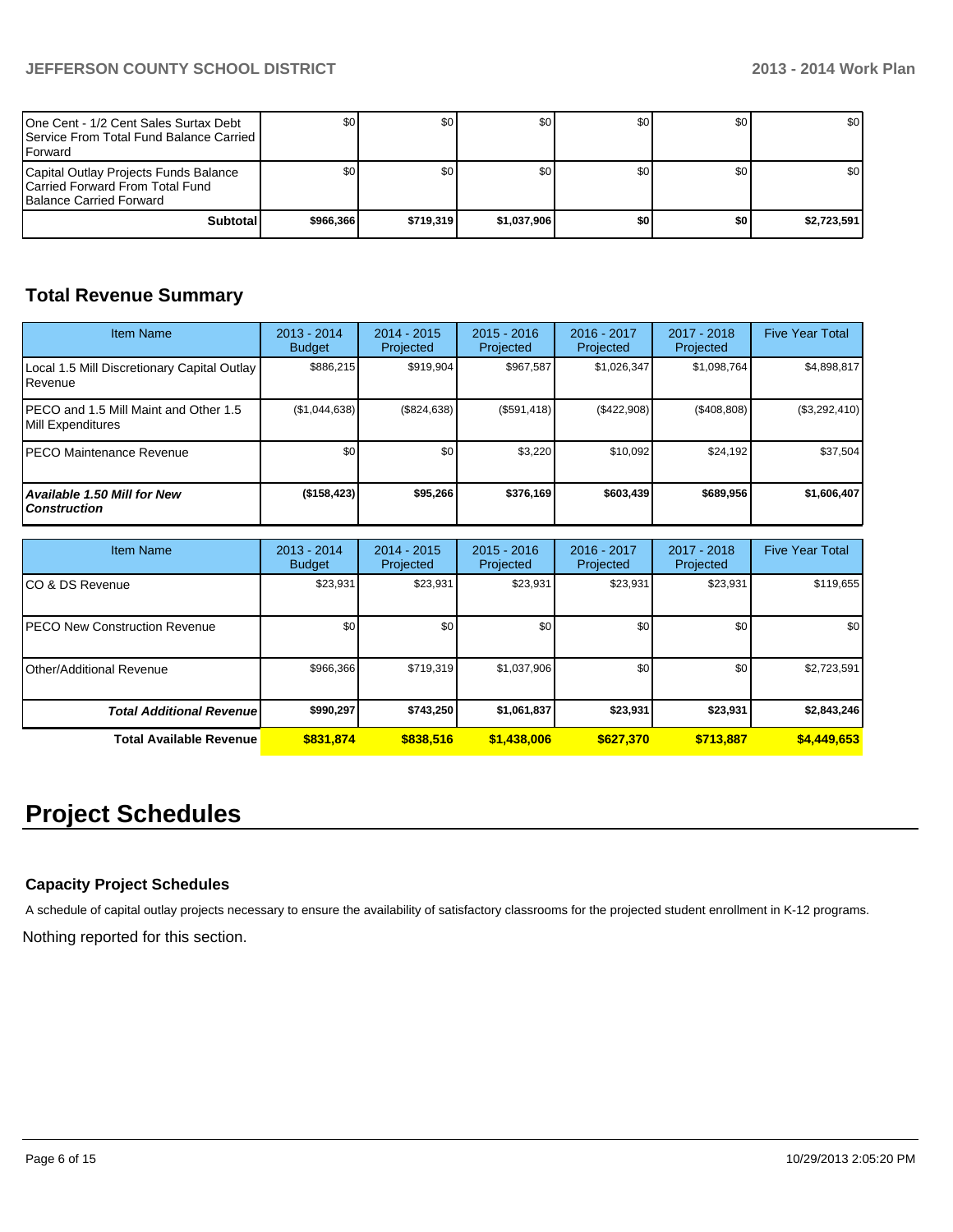| <b>Planned Cost:</b>     |  |  |  |
|--------------------------|--|--|--|
| <b>Student Stations:</b> |  |  |  |
| <b>Total Classrooms:</b> |  |  |  |
| Gross Sq Ft:             |  |  |  |

### **Other Project Schedules**

Major renovations, remodeling, and additions of capital outlay projects that do not add capacity to schools.

Nothing reported for this section.

### **Additional Project Schedules**

Any projects that are not identified in the last approved educational plant survey.

| <b>Project Description</b>                             | Location         | <b>Num</b> | $2013 - 2014$<br>Classroom   Actual Budget | $2014 - 2015$<br>Projected | $2015 - 2016$<br>Projected | 2016 - 2017<br>Projected | 2017 - 2018<br>Projected | Total           | Funded |
|--------------------------------------------------------|------------------|------------|--------------------------------------------|----------------------------|----------------------------|--------------------------|--------------------------|-----------------|--------|
| Major emergency<br>repairs and renovations. ELEMENTARY | <b>JEFFERSON</b> |            | \$505.631                                  | \$856.537                  | \$1,245,362                | \$723.959                | \$0                      | \$3,331,489 Yes |        |
|                                                        |                  |            | \$505.631                                  | \$856.537                  | \$1.245.362                | \$723,959                | \$0                      | \$3,331,489     |        |

### **Non Funded Growth Management Project Schedules**

Schedule indicating which projects, due to planned development, that CANNOT be funded from current revenues projected over the next five years.

Nothing reported for this section.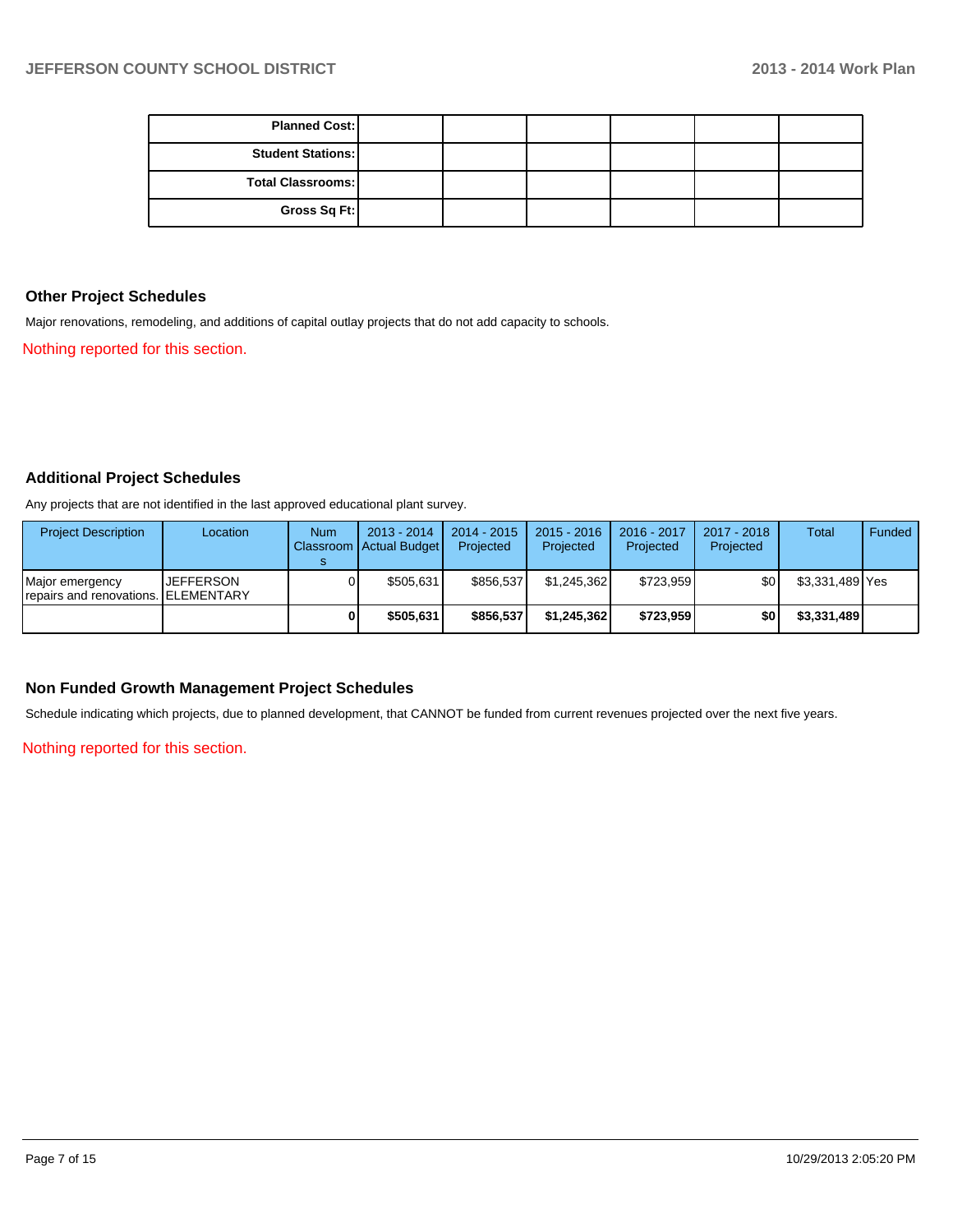# **Tracking**

### **Capacity Tracking**

| Location                              | $2013 -$<br>2014 Satis.<br>Stu. Sta. | Actual<br>$2013 -$<br><b>2014 FISH</b><br>Capacity | Actual<br>$2012 -$<br>2013<br><b>COFTE</b> | # Class<br><b>Rooms</b> | Actual<br>Average<br>$2013 -$<br>2014 Class<br><b>Size</b> | Actual<br>$2013 -$<br>2014<br><b>Utilization</b> | <b>New</b><br>Stu.<br>Capacity | <b>New</b><br>Rooms to<br>be<br>Added/Re<br>moved | Projected<br>$2017 -$<br>2018<br><b>COFTE</b> | Projected<br>$2017 -$<br>2018<br><b>Utilization</b> | Projected<br>$2017 -$<br>2018 Class<br><b>Size</b> |
|---------------------------------------|--------------------------------------|----------------------------------------------------|--------------------------------------------|-------------------------|------------------------------------------------------------|--------------------------------------------------|--------------------------------|---------------------------------------------------|-----------------------------------------------|-----------------------------------------------------|----------------------------------------------------|
| <b>JEFFERSON</b><br>IELEMENTARY       | 802                                  | 802                                                | 526                                        | 44                      | 12 <sub>1</sub>                                            | 66.00 %                                          | 90 <sub>1</sub>                |                                                   | 0                                             | $0.00\%$                                            | $\mathbf 0$                                        |
| JEFFERSON COUNTY<br>IMIDDLE/SR HIGH   | 957                                  | 861                                                | 393                                        | 41                      | 10 <sup>1</sup>                                            | 46.00 %                                          | 01                             |                                                   | $\Omega$                                      | $0.00\%$                                            | 0                                                  |
| <b>JEFFERSON SENIOR</b><br>HIGH (OLD) | 169                                  | 169 <sup>1</sup>                                   | 22 <sub>1</sub>                            | 10 <sup>1</sup>         |                                                            | 13.00 %                                          |                                |                                                   | $\Omega$                                      | 0.00 %                                              | $\mathbf 0$                                        |
| <b>HOWARD MIDDLE</b>                  | 936                                  | 936                                                | 38 <sub>1</sub>                            | 45                      |                                                            | $4.00\%$                                         | 01                             |                                                   | $\Omega$                                      | $0.00\%$                                            | $\mathbf 0$                                        |
|                                       | 2,864                                | 2,768                                              | 978                                        | <b>140</b>              |                                                            | 35.35 %                                          | 90 <sub>1</sub>                |                                                   | 0                                             | 0.00%                                               | $\mathbf 0$                                        |

The COFTE Projected Total (0) for 2017 - 2018 must match the Official Forecasted COFTE Total (830 ) for 2017 - 2018 before this section can be completed. In the event that the COFTE Projected Total does not match the Official forecasted COFTE, then the Balanced Projected COFTE Table should be used to balance COFTE.

| Projected COFTE for 2017 - 2018 |     |  |  |  |  |
|---------------------------------|-----|--|--|--|--|
| Elementary (PK-3)               | 315 |  |  |  |  |
| Middle $(4-8)$                  | 318 |  |  |  |  |
| High (9-12)                     | 197 |  |  |  |  |
|                                 | 830 |  |  |  |  |
|                                 |     |  |  |  |  |

| <b>Grade Level Type</b> | <b>Balanced Projected</b><br>COFTE for 2017 - 2018 |
|-------------------------|----------------------------------------------------|
| Elementary (PK-3)       | 315                                                |
| Middle (4-8)            | 318                                                |
| High (9-12)             | 197                                                |
|                         | 830                                                |

### **Relocatable Replacement**

Number of relocatable classrooms clearly identified and scheduled for replacement in the school board adopted financially feasible 5-year district work program.

| -ocation                               | $\sqrt{2014}$<br>$2013 -$ | $2014 - 2015$ | 2015 - 2016   2016 - 2017 | Year 5 Total |
|----------------------------------------|---------------------------|---------------|---------------------------|--------------|
| <b>Total Relocatable Replacements:</b> |                           |               |                           | 0            |

### **Charter Schools Tracking**

Information regarding the use of charter schools.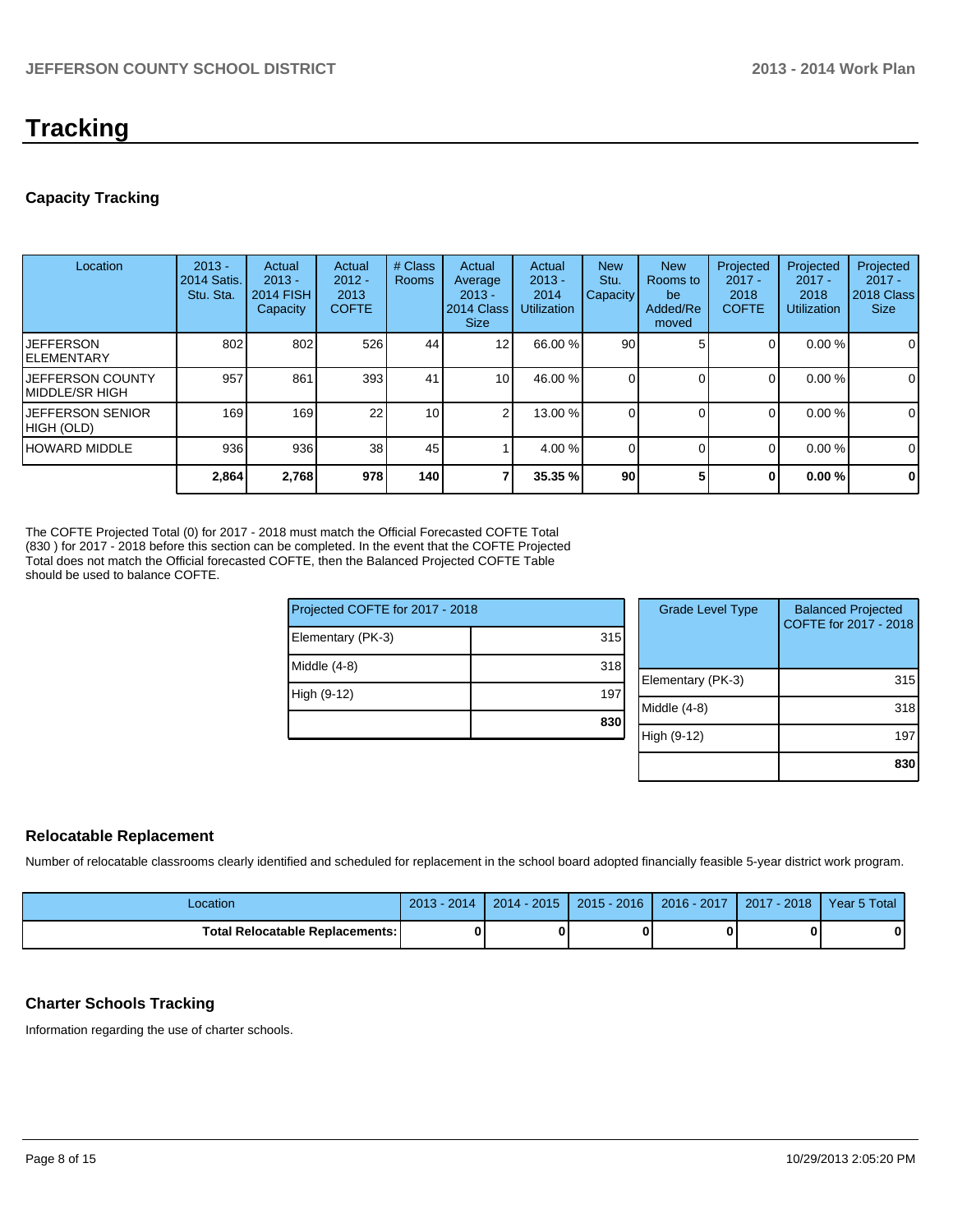Nothing reported for this section.

### **Special Purpose Classrooms Tracking**

The number of classrooms that will be used for certain special purposes in the current year, by facility and type of classroom, that the district will, 1), not use for educational purposes, and 2), the co-teaching classrooms that are not open plan classrooms and will be used for educational purposes.

| School                                 | <b>School Type</b>                   | # of Elementary<br>K-3 Classrooms I | # of Middle 4-8<br><b>Classrooms</b> | # of High $9-12$<br><b>Classrooms</b> | # of $ESE$<br><b>Classrooms</b> | # of Combo<br><b>Classrooms</b> | Total<br><b>Classrooms</b> |
|----------------------------------------|--------------------------------------|-------------------------------------|--------------------------------------|---------------------------------------|---------------------------------|---------------------------------|----------------------------|
| <b>Total Educational Classrooms: I</b> |                                      |                                     |                                      |                                       |                                 |                                 | 01                         |
|                                        |                                      |                                     |                                      |                                       |                                 |                                 |                            |
| School                                 | <b>School Type</b>                   | $#$ of Elementary<br>K-3 Classrooms | # of Middle 4-8<br><b>Classrooms</b> | # of High $9-12$<br><b>Classrooms</b> | # of $ESE$<br>Classrooms        | # of Combo<br><b>Classrooms</b> | Total<br><b>Classrooms</b> |
|                                        | <b>Total Co-Teaching Classrooms:</b> |                                     |                                      |                                       |                                 |                                 | 01                         |

### **Infrastructure Tracking**

**Necessary offsite infrastructure requirements resulting from expansions or new schools. This section should include infrastructure information related to capacity project schedules and other project schedules (Section 4).**

Not Specified

**Proposed location of planned facilities, whether those locations are consistent with the comprehensive plans of all affected local governments, and recommendations for infrastructure and other improvements to land adjacent to existing facilities. Provisions of 1013.33(12), (13) and (14) and 1013.36 must be addressed for new facilities planned within the 1st three years of the plan (Section 5).**

Not Specified

**Consistent with Comp Plan?** No

### **Net New Classrooms**

The number of classrooms, by grade level and type of construction, that were added during the last fiscal year.

| List the net new classrooms added in the 2012 - 2013 fiscal year.                                                                                       |                               |                                   |                                |                        | List the net new classrooms to be added in the 2013 - 2014 fiscal<br>Ivear. |                            |                                |                        |
|---------------------------------------------------------------------------------------------------------------------------------------------------------|-------------------------------|-----------------------------------|--------------------------------|------------------------|-----------------------------------------------------------------------------|----------------------------|--------------------------------|------------------------|
| "Classrooms" is defined as capacity carrying classrooms that are added to increase<br>capacity to enable the district to meet the Class Size Amendment. |                               |                                   |                                |                        | Totals for fiscal year 2013 - 2014 should match totals in Section 15A.      |                            |                                |                        |
| Location                                                                                                                                                | $2012 - 2013 \#$<br>Permanent | $2012 - 2013$ #<br><b>Modular</b> | $2012 - 2013$ #<br>Relocatable | $2012 - 2013$<br>Total | $2013 - 2014$ #<br>Permanent                                                | $2013 - 2014$ #<br>Modular | $2013 - 2014$ #<br>Relocatable | $2013 - 2014$<br>Total |
| Elementary (PK-3)                                                                                                                                       |                               |                                   |                                |                        |                                                                             |                            |                                | $\Omega$               |
| Middle (4-8)                                                                                                                                            |                               |                                   |                                |                        |                                                                             |                            |                                | 0                      |
| High (9-12)                                                                                                                                             |                               |                                   |                                |                        |                                                                             |                            |                                | $\Omega$               |
|                                                                                                                                                         |                               |                                   |                                |                        |                                                                             |                            |                                | $\mathbf{0}$           |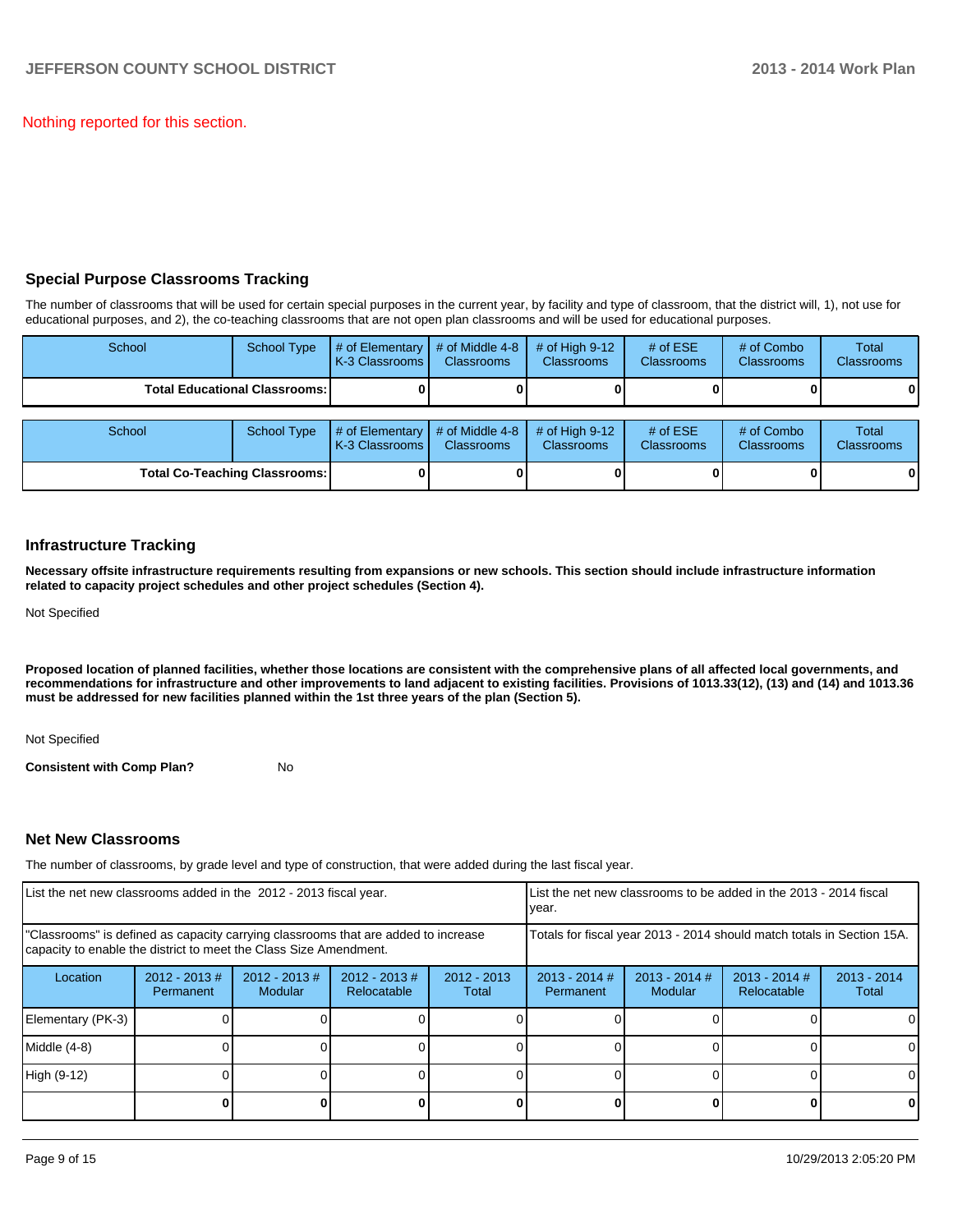### **Relocatable Student Stations**

Number of students that will be educated in relocatable units, by school, in the current year, and the projected number of students for each of the years in the workplan.

| <b>Site</b>                                 | $2013 - 2014$ | $2014 - 2015$ | $2015 - 2016$ | 2016 - 2017 | $2017 - 2018$ | 5 Year Average |
|---------------------------------------------|---------------|---------------|---------------|-------------|---------------|----------------|
| JEFFERSON COUNTY MIDDLE/SR HIGH             |               |               |               |             |               | 0              |
| JEFFERSON SENIOR HIGH (OLD)                 |               |               |               |             |               | 0              |
| IHOWARD MIDDLE                              |               |               |               |             |               | $\Omega$       |
| IJEFFERSON ELEMENTARY                       | 118           | 118           | 118           | 118         |               | 94             |
| Totals for JEFFERSON COUNTY SCHOOL DISTRICT |               |               |               |             |               |                |
| Total students in relecatables by year.     | 11 Q I        | 11 Q I        | <b>110</b>    | <b>4491</b> | n.            | 01             |

| Total students in relocatables by year.           | 118    | <b>1181</b> | 118 I   | 118 |      | 94 <sub>l</sub> |
|---------------------------------------------------|--------|-------------|---------|-----|------|-----------------|
| Total number of COFTE students projected by year. | 951    | 921         | 884     | 857 | 830l | 889 l           |
| Percent in relocatables by year.                  | 12 % l | 13%         | $13 \%$ | 14% | 0%   | 11 %            |

### **Leased Facilities Tracking**

Exising leased facilities and plans for the acquisition of leased facilities, including the number of classrooms and student stations, as reported in the educational plant survey, that are planned in that location at the end of the five year workplan.

| Location                               | # of Leased<br>Classrooms 2013 -<br>2014 | <b>FISH Student</b><br><b>Stations</b> | Owner | # of Leased<br>Classrooms 2017 -<br>2018 | <b>FISH Student</b><br><b>Stations</b> |
|----------------------------------------|------------------------------------------|----------------------------------------|-------|------------------------------------------|----------------------------------------|
| JEFFERSON SENIOR HIGH (OLD)            |                                          |                                        |       |                                          | 01                                     |
| HOWARD MIDDLE                          |                                          |                                        |       |                                          | ΟI                                     |
| <b>IJEFFERSON ELEMENTARY</b>           |                                          |                                        |       |                                          | ΟI                                     |
| <b>JEFFERSON COUNTY MIDDLE/SR HIGH</b> |                                          |                                        |       |                                          | $\Omega$                               |
|                                        |                                          |                                        |       |                                          | 01                                     |

### **Failed Standard Relocatable Tracking**

Relocatable units currently reported by school, from FISH, and the number of relocatable units identified as 'Failed Standards'.

Nothing reported for this section.

# **Planning**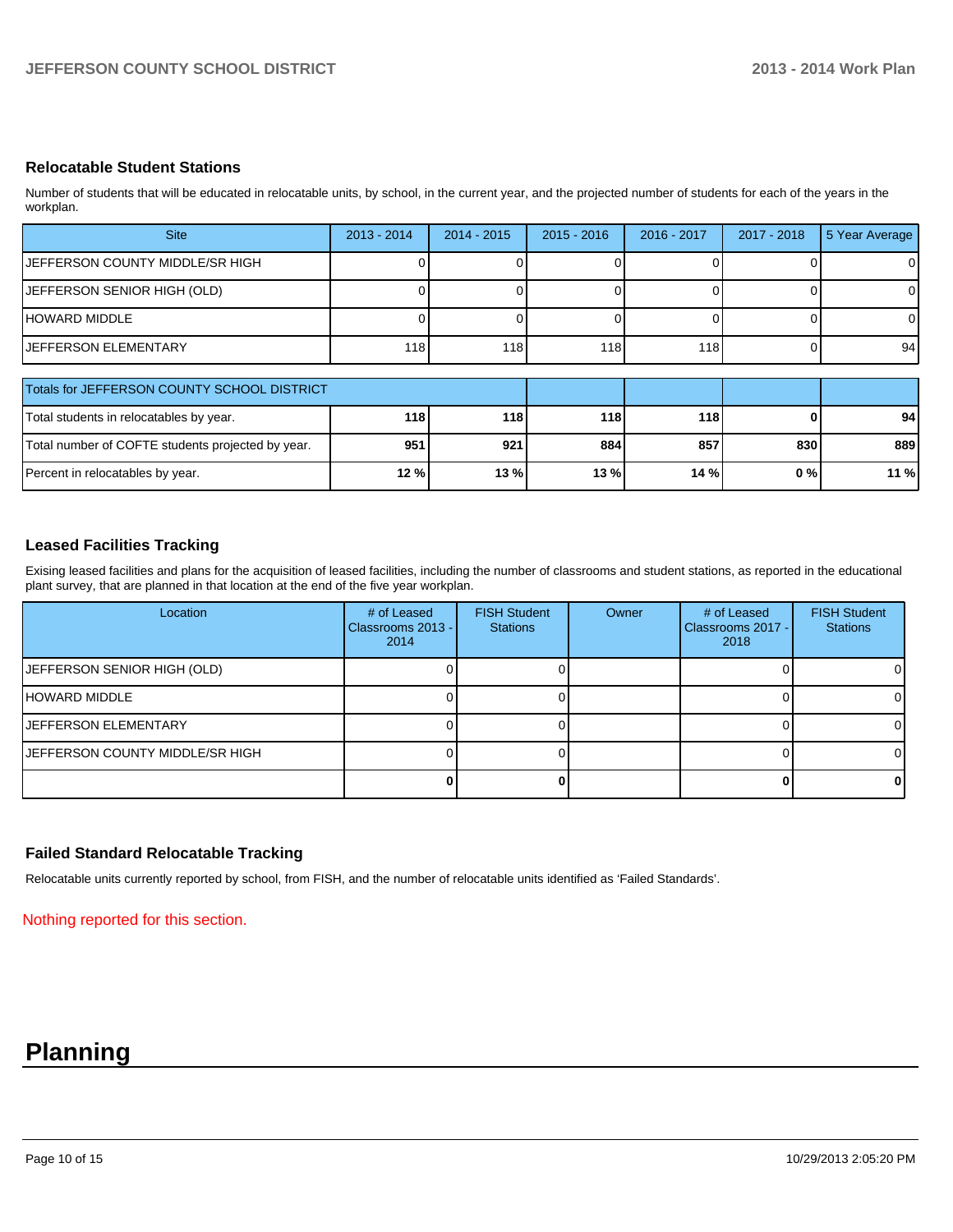### **Class Size Reduction Planning**

**Plans approved by the school board that reduce the need for permanent student stations such as acceptable school capacity levels, redistricting, busing, year-round schools, charter schools, magnet schools, public-private partnerships, multitrack scheduling, grade level organization, block scheduling, or other alternatives.**

The School District of Jefferson has sufficient student stations to implement the Constitutional requirements for class size throughout the planning period.

### **School Closure Planning**

**Plans for the closure of any school, including plans for disposition of the facility or usage of facility space, and anticipated revenues.**

No School closures are planned.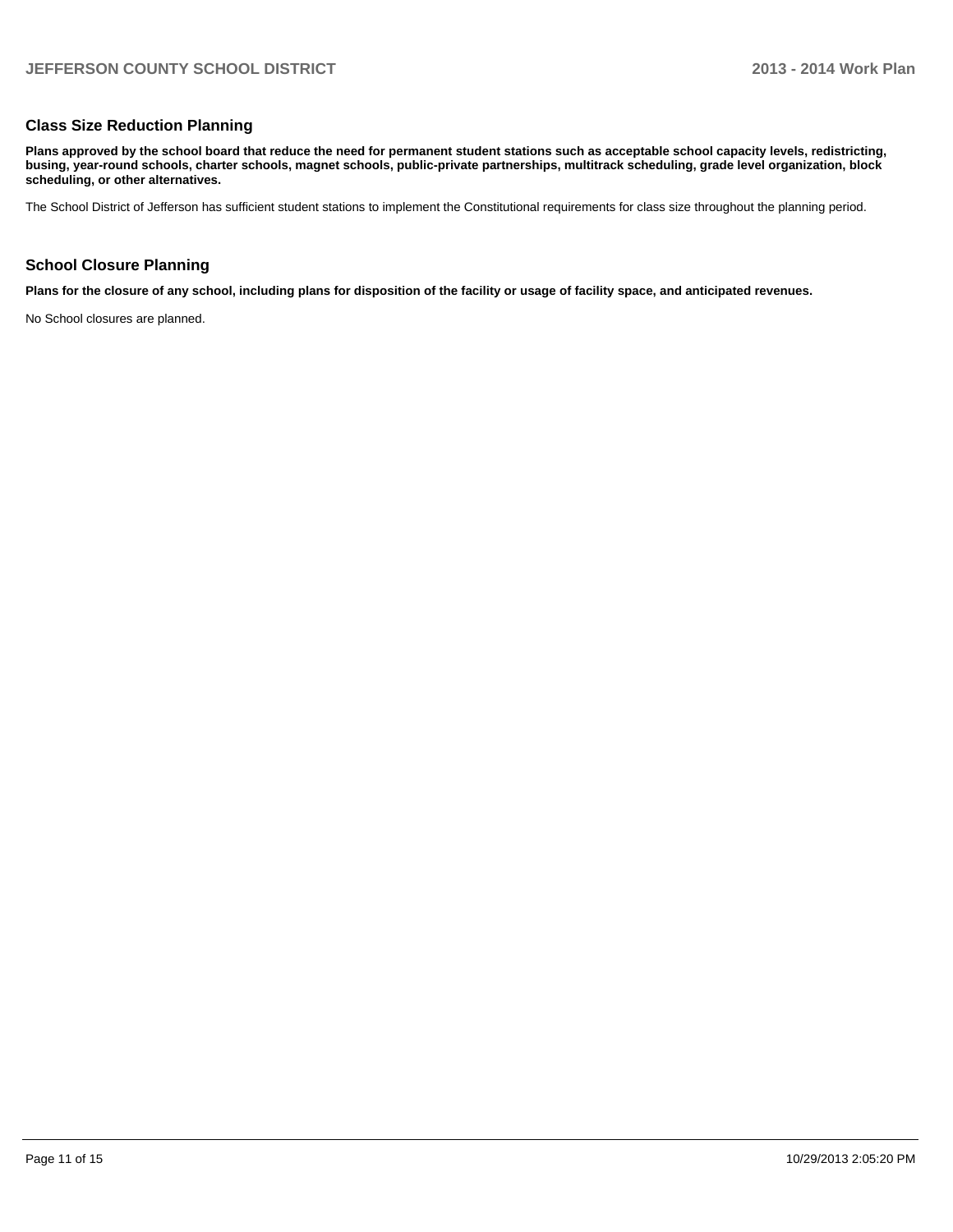Five Year Survey - Ten Year Capacity **10/29/2013** JEFFERSON COUNTY SCHOOL DISTRICT

**Schedule of capital outlay projects projected to ensure the availability of satisfactory student stations for the projected student enrollment in K - 12 programs for the future 5 years beyond the 5-year district facilities work program.**

No items meet the criteria.

Five Year Survey - Ten Year Infrastructure **10/29/2013** JEFFERSON COUNTY SCHOOL DISTRICT

**Proposed Location of Planned New, Remodeled, or New Additions to Facilities in 6 thru 10 out years (Section 28).**

### No items meet the criteria.

**Plans for closure of any school, including plans for disposition of the facility or usage of facility space, and anticipated revenues in the 6 thru 10 out years (Section 29).**

No items meet the criteria.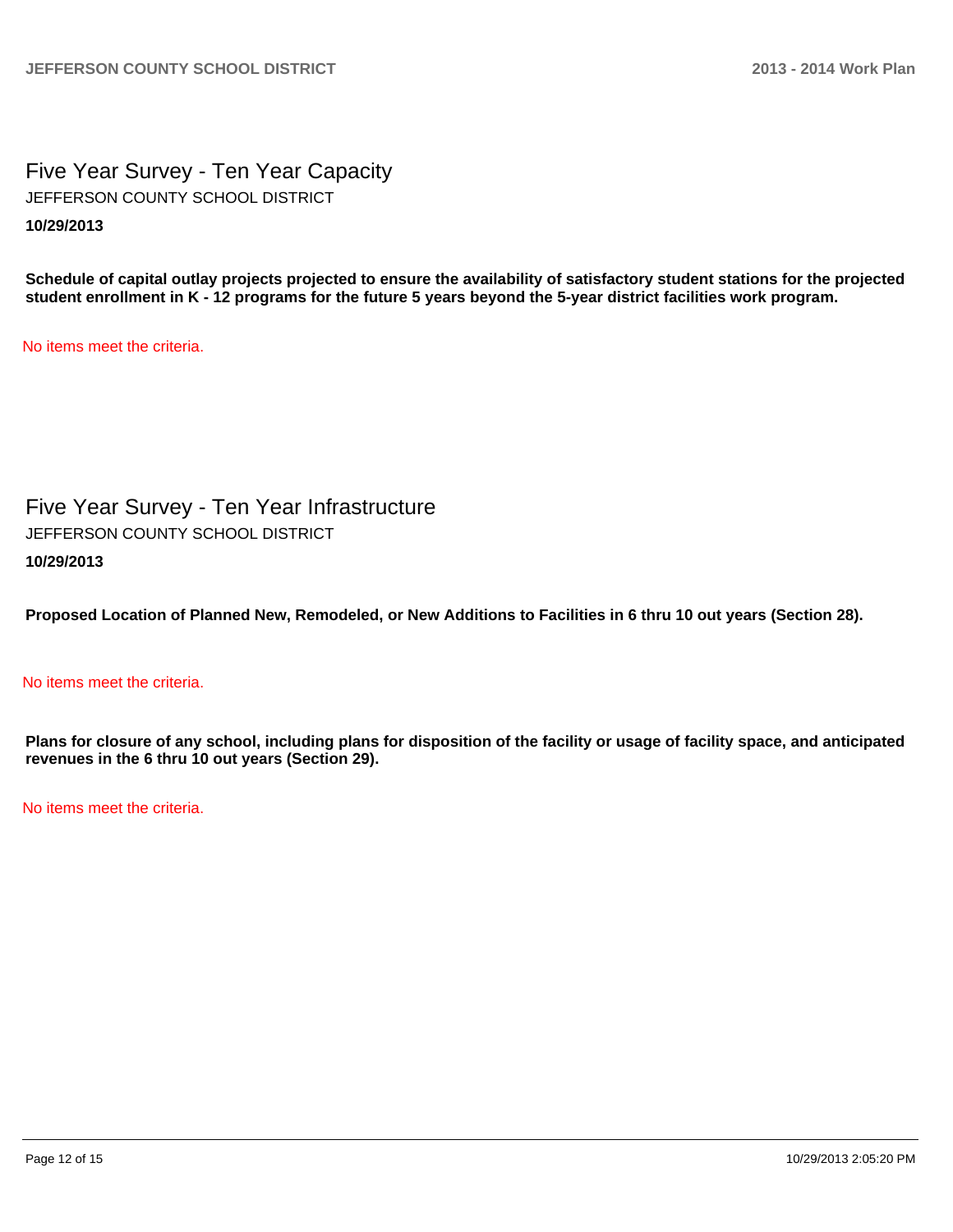### Five Year Survey - Ten Year Maintenance **10/29/2013** JEFFERSON COUNTY SCHOOL DISTRICT

**District projects and locations regarding the projected need for major renovation, repair, and maintenance projects within the district in years 6 - 10 beyond the projects plans detailed in the five years covered by the work plan.**

No items match the criteria.

## Five Year Survey - Ten Year Utilization

JEFFERSON COUNTY SCHOOL DISTRICT

**10/29/2013**

**Schedule of planned capital outlay projects identifying the standard grade groupings, capacities, and planned utilization rates of future educational facilities of the district for both permanent and relocatable facilities.**

| <b>Grade Level</b><br><b>Projections</b> | <b>FISH Student</b><br><b>Stations</b> | <b>Actual FISH</b><br>Capacity | Actual<br><b>COFTE</b> | Actual<br><b>Utilization</b> | Actual new<br><b>Student</b><br>Capacity to be<br>added/remove | Projected<br><b>COFTE</b> | Projected<br><b>Utilization</b> |
|------------------------------------------|----------------------------------------|--------------------------------|------------------------|------------------------------|----------------------------------------------------------------|---------------------------|---------------------------------|
| Elementary -<br>District Totals          | 1,789                                  | 1,789                          | 597.50                 | 33.40 %                      |                                                                | 0                         | 0.00%                           |
| Middle - District<br>Totals              | 957                                    | 861                            | 438.51                 | 50.93 %                      |                                                                |                           | 0.00%                           |
| High - District<br>Totals                |                                        |                                | 0.00                   | 0.00%                        |                                                                | O                         | 0.00%                           |
| Other - ESE, etc                         | 873                                    | 873                            | 22.98                  | 2.63%                        |                                                                | 0                         | 0.00%                           |
|                                          | 3,619                                  | 3,523                          | 1,058.99               | 30.06 %                      |                                                                |                           | 0.00%                           |

**Combination schools are included with the middle schools for student stations, capacity, COFTE and utilization purposes because these facilities all have a 90% utilization factor. Use this space to explain or define the grade groupings for combination schools.**

No comments to report.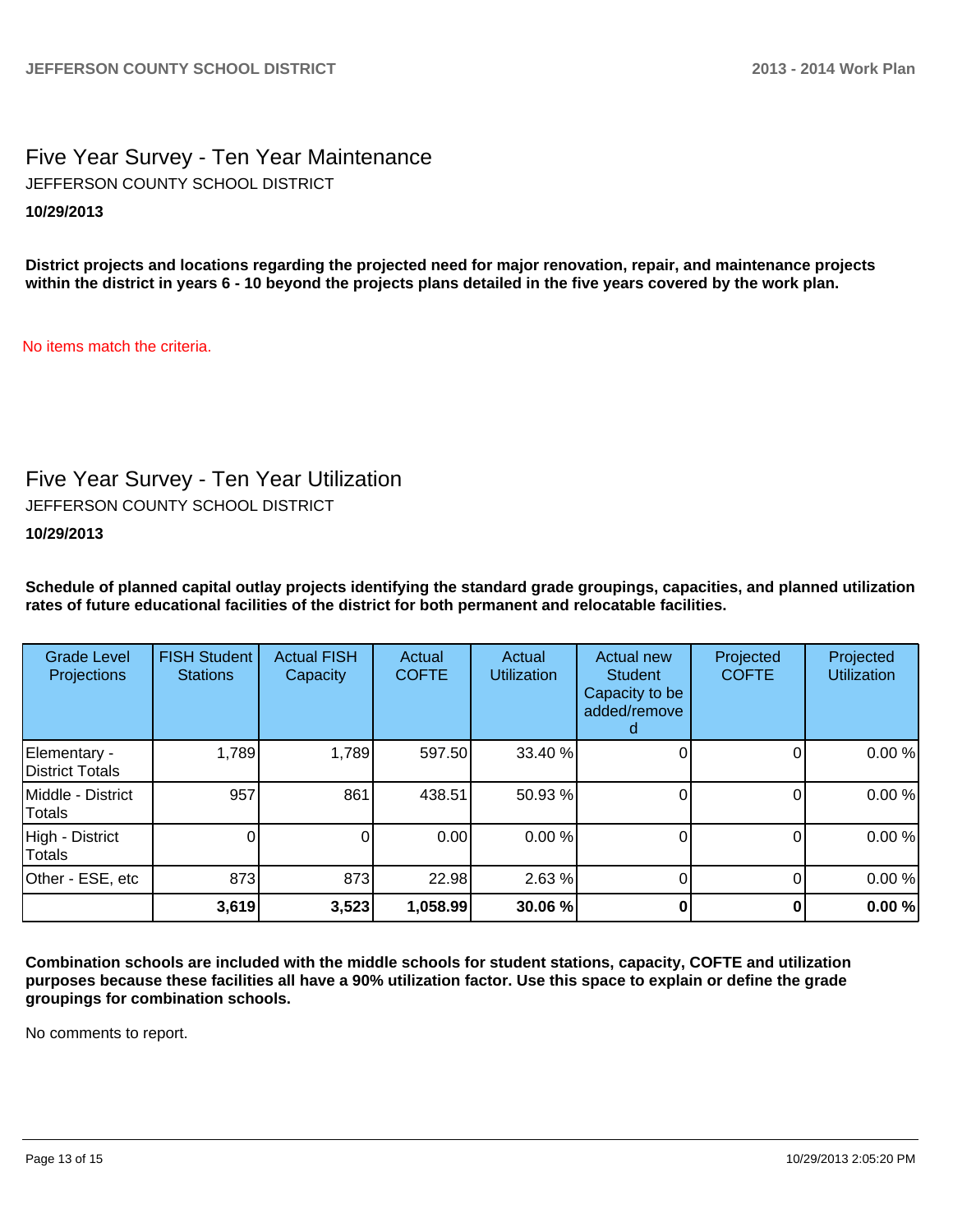Five Year Survey - Twenty Year Capacity **10/29/2013** JEFFERSON COUNTY SCHOOL DISTRICT

**Schedule of capital outlay projects projected to ensure the availability of satisfactory student stations for the projected student enrollment in K - 12 programs for the future 11 - 20 years beyond the 5-year district facilities work program.**

No items match the criteria.

Five Year Survey - Twenty Year Infrastructure

JEFFERSON COUNTY SCHOOL DISTRICT

**10/29/2013**

**Proposed Location of Planned New, Remodeled, or New Additions to Facilities in the 11 through 20 out years (Section 28).**

No items meet the criteria.

**Plans for closure of any school, including plans for disposition of the facility or usage of facility space, and anticipated revenues in the 11 through 20 out years (Section 29).**

No items meet the criteria.